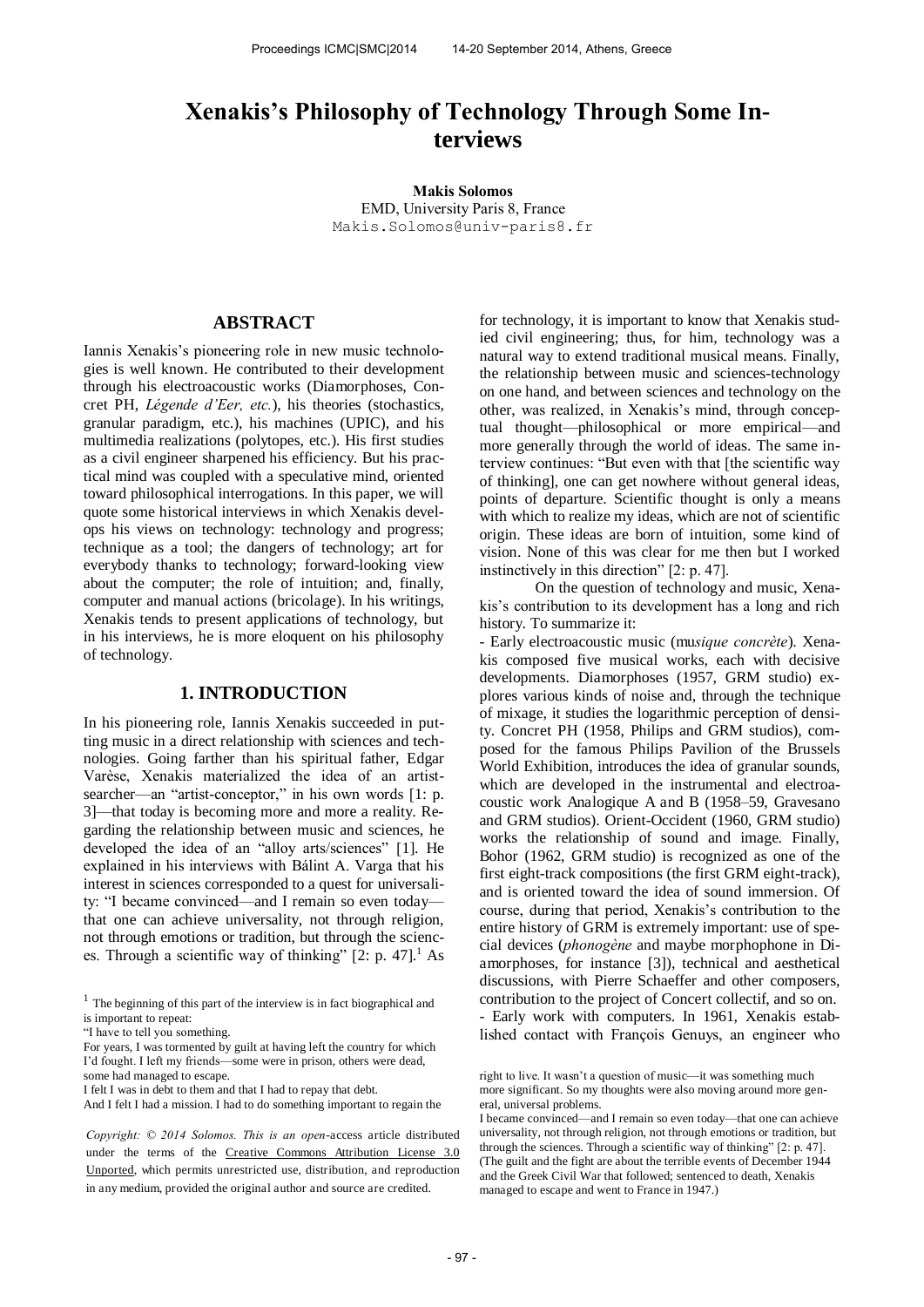worked for IBM. The next year, he gained access to an IBM computer, and he realized an ambitious program, the well-known ST-program that is given in the 1981 edition of Musiques formelles [4]. With this program, he composed ST/48, ST/10, ST/4, *Atrées*, and Morsima-Amorsima (and also Amorsima-Morsima, which was withdrawn from the catalogue), which, in the work catalogue established by the composer are dated 1956–62 to show that he thought to use a computer since Achorripsis  $(1956 - 57)$ .

- During the late 1960s and early 1970s, Xenakis had the opportunity to develop his own research center in Bloomington (Indiana University), the Center for Musical Mathematics and Automation, where he tried stochastic synthesis for the first time. Also during the 1960s, he founded his own center in France, the EMAMu, which in 1972 became the CEMAMu (Centre d'Études de Mathématiques et Automatique Musicales). The CEMAMu was an important center for developing technologies such as the UPIC or the GENDYN program. Many composers visited and composed for the UPIC (François-Bernard Mâche, Jean-Claude Eloy, Wilfried Jentzsch, Candido Lima, Frédéric Nyst, Julio Estrada, Peter Nelson, Richard Barrett, etc.).

- Polytopes. During the late 1960s and 1970s, Xenakis realized his well-known multimedia works (Polytope de *Montréal*, 1967, Hibiki Hana Ma, 1969–70, Persepolis, 1971, Polytope de Cluny, 1972–74, Diatope, 1977–78, and *Polytope de Mycènes*, 1978), which combine music, visual spectacle, spatial distribution and, for the Diatope, even architectural creation and programmatic texts. As has often been said, the xenakian polytopes realize the classical idea of art synthesis through technology.

- UPIC. In 1975, Xenakis realized his own synthesizer, the UPIC (Unité Polyagogique Informatique du CEMAMu), which is based on drawing and thus is in harmony with the fact that he very often used drawing to compose (instrumental) music. With UPIC, we can draw into two levels: in the microtime level, we draw sound curves, envelopes, and so on; in the macrotime level, we draw the whole composition. With UPIC, Xenakis composed *Mycènes alpha* (1978), Taurhiphanie (1987), Voyage absolu des Unari vers An*dromède* (1989), and the piece also using narrators and choirs, Pour la Paix (1981).

- GENDYN. In the late 1980s, Xenakis realized the program GENDYN (for dynamic generation of sound), which generalizes the Bloomington experiments with stochastic synthesis. With that program, he composed Gendy3 (1991) and S.709 (1994).

In this article, I discuss some important issues related to Xenakis' philosophy of technology<sup>2</sup>: What is technology for him? How should we use it for musical purposes? And so on. To do so, I present as main material some Xenakis interviews. Benoît Gibson and I are preparing an edition with a selection of Xenakis's interviews. Many of them address the question of technology and, in his responses here, Xenakis develops his views on the philosophy of technology. In his main writings (articles and books), he deals more with pure applications. Some of the interviews that will be used are not easy to find, while others are more known. In chronological order, they are: Mario Bois, *Xenakis. Musicien d'avant*garde (1966) [12]; Jacques Bourgeois, Entretiens avec Iannis Xenakis (1969) [13]; Giorgos Pilichos, "Ιάννης Ξενάκης" (1973) [14]; "Témoignage d'un créateur" (1968) [15]; Pierre Darras, "Musique et programmation" (1970) [16]; Jean-Marc Leclerc, Yves Bertrand, "L'ordinateur, instrument du XXème siècle" (1977) [17]; "Science et société. L'informatique musicale" (1982) [18]; François Delalande, "*Il faut être constamment un imm*i*gré*," Entretiens avec Xenakis (realized in 1981, published in 1997) [19]; Ira Feloucatzi, "Iannis Xenakis. Un compositeur grec au rayonnement international" [20].

# **2. TECHNIQUE AND TECHNOLOGY**

Let's first read some interviews to understand what technology—and more generally, technique—means for Xenakis.

# **2.1 Technology and progress**

As was said, it was natural for Xenakis the civil engineer to believe strongly in the utility of technology. For him, there was no split between traditional musical techniques and all types of technologies, even if they are not intended at first for music making, including of course the socalled "new technologies" (tape techniques, computer, etc.). To use whatever technology for composing music is enough to make it musical. It is also why Xenakis strongly believed in the idea of progress through technology:

"La musique électronique connaîtra un développement et un succès énorme auprès des jeunes générations, cela va de soi. Elle sera bien sûr dépendante de l'équipement et des professeurs. À mon avis, les progrès techniques exercent une pression telle que je vois dans la musique électronique un débouché inévitable." [20: p. 275]

This view about technology is of course related to the fact that Xenakis was deeply a modernist. This is why technology is always related to the idea that we can transform humanity for the better:

"Aujourd'hui, il est possible que la société puisse accéder à une transformation de son esprit même, avec le remplacement des vieilles catégories du raisonnement par d'autres selon lesquelles beaucoup de notions traditionnelles apparaîtraient caduques. Ainsi celles de l'espace et du temps. […] La musique de demain, en procédant par une structuration inédite, particulière de l'espace et du temps, pourrait devenir un outil de transformation de l'homme, en influant sur sa structure mentale." [13: p. 39]

## **2.2 Technique as a tool**

But what is technology and, more generally, technique? After World War II, many European philosophers and artists criticized technique in itself—and not only the use that someone can make of it—as a source for alienation: Theodor W. Adorno and Max Horkheimer [21], Martin Heidegger [22], Jacques Ellul [23], Kostas Axelos [24]

 $2$  Some commentators already have raised important questions related to this topic: see [5, 6, 7, 8, 9, 10, 11].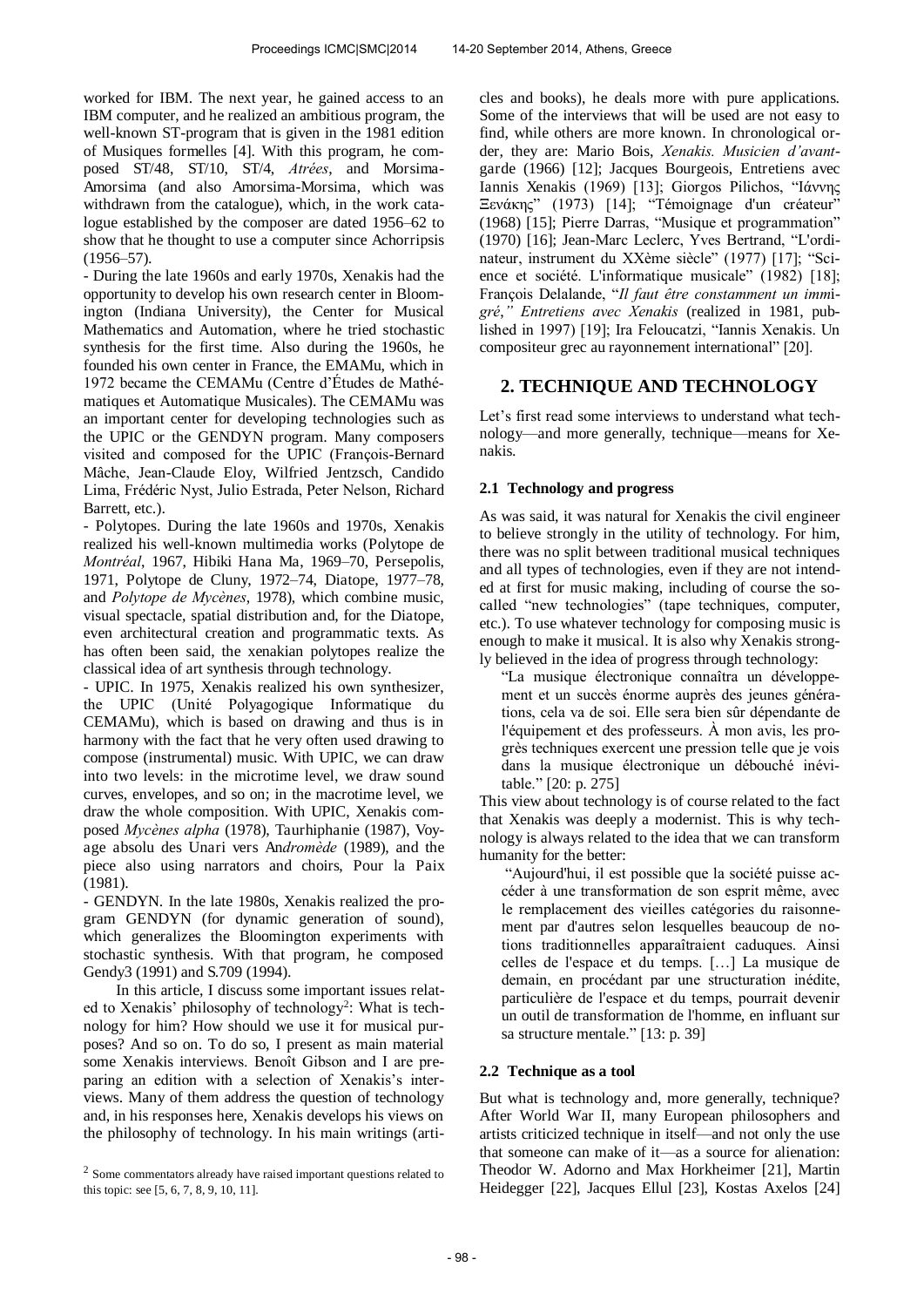(another Greek political refugee in France), etc. But Xenakis saw technique as a tool. That does not mean that it is neutral but that it is from the same essence as the human being: it is the extension of his hands, of his legs, of his mind:

"Il y a trois attitudes devant la technique aujourd'hui :

- L'attitude de l'artiste en général qui veut l'ignorer.

- De la part des intellectuels, il y a des attitudes négatives qui veulent que la technique soit asservie aux industries, à l'État et à la société de consommation ; par conséquent, c'est une chose à détruire ou à ignorer. Elles veulent que la technique soit une espèce de dieu actuel, une espèce de Moloch auquel on se soumet parce que l'on ne peut faire autrement.

- La troisième position, qui est la mienne, consiste à penser que la technique est un outil de travail, un outil de réalisation, un outil d'expansion de l'homme et, par conséquent, utile en art." [15]

(This is why the argument of Olivier Revault d'Allonnes [25]—a philosopher of arts and friend of the composer that Xenakis "subverts" technology by using it for making music was not important for him.)

Now, if technique is (merely) a tool, it has to be mastered:

#### "Pour vous, l'appareil physico-mathématique est-il *une aide à la création* ?

Pas simplement… c'est une base pour mon travail de composition. Quant à l'informatique, elle me fournit l'équipement nécessaire, la quincaillerie comme disent les anglo-saxons. En fait, la musique est une mise en sons de la pensée. Si cette pensée est limitée à des états d'âme, elle ne va pas très loin ; mais si elle est pétrie de problèmes philosophiques et mathématiques, alors la musique s'apparente aux recherches fondamentales.

 $[\ldots]$ 

#### *C'est donc le mariage parfait entre la création artis*tique et la technique ?

Oui, presque parfait, mais attention, la technique peut submerger l'usager : il faut se défendre ; utiliser des techniques, c'est bien, mais il faut les dominer, rester sur le qui-vive. La technique permet d'explorer de nouveaux domaines proposés par la pensée théorique et esthétique ; puis ces domaines une fois explorés, il faut aller plus loin. En fait, l'informatique est faite de rationalité simple ; en tant que compositeur, j'apporte sans cesse la complexité, parfois irrationnelle, dans cette rationalité." [18]

## **2.3 The dangers of technology**

By saying that technique is (just) a tool. Xenakis is first of all fighting the traditional distrust and fear against technique, which often is based on superstition. That does not mean that he is unaware of the dangers of technology. Of course, for today's readers, and especially for those who are convinced that we are living an ecological catastrophe because of the domination of technique, this awareness will not be enough. But we should read Xenakis remembering his historical context. Here are two interviews, from the 1970s and the 1980s:

"[Concernant les relations entre l'esprit et la technologie,] est-ce que vous partagez les prévisions pessimistes, que formulent même de nombreux hommes de l'esprit et des sciences, selon lesquelles la technologie menace l'esprit et l'art ?

Tout ce que fait l'homme menace toujours l'homme. Oui, il est vrai que la technologie a été utilisée et est encore utilisée [ainsi] ; au Vietnam, par exemple, pour exterminer un peuple entier. Cependant, la technologie a aussi permis le merveilleux bond vers la lune ou la thérapie à travers la médecine, afin de démultiplier la force de l'homme sur son art, sur son expression. Ceci ne signifie bien sûr pas que tous peuvent agir ainsi ; certains le peuvent, d'autres non." [14]

## "L'ordinateur est-il à même de traduire le sentiment *humain, le lyrisme, la sensibilité de l'âme, toute chose que l'on attend de la musique ?*

L'ordinateur, de même d'ailleurs que tout moyen d'expression technique, n'est que l'instrument de celui qui l'utilise. L'ordinateur offre davantage de possibilités, c'est tout. Le résultat dépend de la personne, de son génie, de ses inclinations. L'ordinateur n'est pas une garantie, mais une source de possibilités.

*Le développement de la technologie a aussi ses côtés négatifs, comme l'ont prouvé la récente catastrophe* de Tchernobyl et l'accident spatial américain. Comment voyez-*vous l'avenir de l'homme face aux pro*grès techniques et au danger de déséquilibre écologique ?

L'homme acquerra progressivement une plus grande maîtrise de la technique et de ses moyens. Des accidents, on retire inévitablement une expérience qui ne peut que nous rendre plus prévoyants. Mais il faut être vigilent parce qu'en même temps que progresse la technique, les dangers de panne ou de fuite se multiplient. L'être humain réclame – et c'est une des exigences majeures – que soit écarté tout danger de guerre, que les progrès techniques qui comportent une quelconque menace, comme l'utilisation de l'énergie atomique, se poursuivent, mais soient affectés à d'autres domaines, pacifiques. Notre planète a presque pris l'allure d'une seule et même nation puisque les conséquences écologiques des accidents nucléaires ignorent les frontières, et que nous sommes tous confrontés au même destin face aux menaces de déséquilibre écologique qui naissent des progrès techniques et du recours à l'énergie nucléaire. Mais ces dangers – là aussi nous devrions progressivement les maîtriser. La suppression des frontières sera une conséquence de l'évolution, un pas vers la culture « planétaire » dans laquelle nous nous engageons de gré ou de force.

L'Antigone de Sophocle comprend un hymne à la gloire de l'homme qui commence ainsi : « Les infortunes sont multiples ». L'homme a fait un pas en avant, un autre en arrière, il a traversé de nombreuses épreuves, a beaucoup souffert, a beaucoup créé, pour son bonheur ou son malheur. Il est arrivé très loin grâce à ses interventions. Son avenir dépend de l'usage qu'il en fera." [20]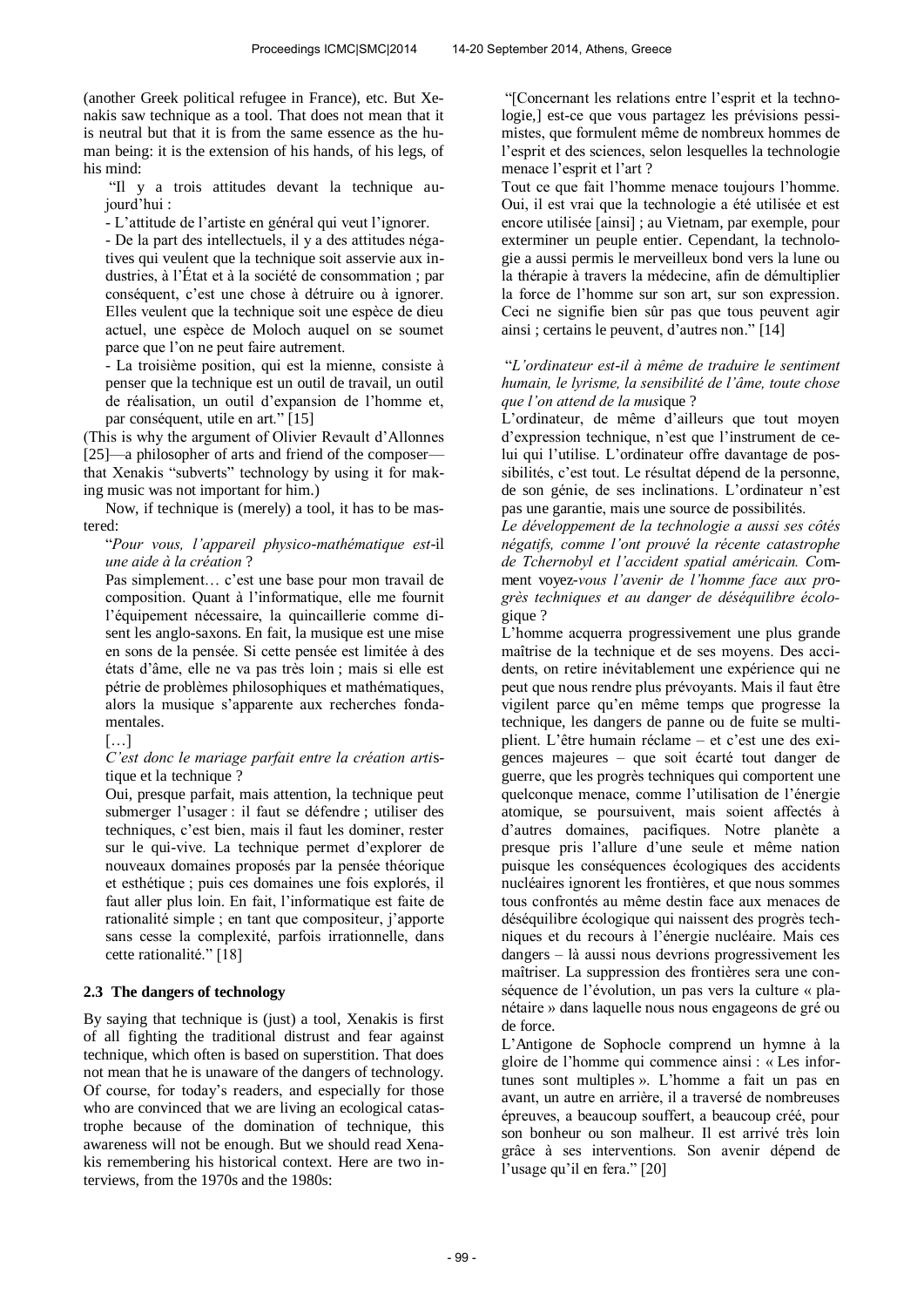In ancient Greek, the quotation of Sophocles is: Polla ta dhina, which is the title of a Xenakis composition of 1962. In fact, Xenakis's position could be the same as that of Sophocles: a belief that human beings can make great things but that they also are a great danger to the earth.

# **2.4 Art for everybody**

For Xenakis, technology as progress means the possibility of real democracy—something that we tend to forget today because technology is increasingly related to the economic interests of the very few. Speaking about art means the possibility of making it easier to learn how to create and, therefore, putting music making in the hands of everybody. This was of course one of the basic credos of classical modernism, especially the one that the idea of (technological) progress was related to social progress and to democratization, which flourished during the beginnings of the Soviet revolution or with the Weimar Republic. In the frame of contemporary music during the 1970s—after the 1968 revolts—this credo returned, but softer, more reformist than revolutionary. It was materialized by the idea that we do not need only new works of art but also new ways of thinking about art and of learning it. Then, the focus was on the pedagogy of music. Xenakis explored this possibility in relationship to the UPIC, which seemed to be an easy tool to make music:

"Vous étudiez présentement les possibilités d'une utilisation pédagogique de l'ordinateur.

Nous sommes en effet à mettre au point un système s'adressant à la fois aux enfants et aux adultes, et qui permettra de composer sans avoir à passer par le code spécialisé qu'est le solfège.

Car, qu'est-ce que composer, sinon appeler des sons tirés d'un stock et les organiser, les filtrer, les moduler, les monter, les mixer ? Un enfant peut, par exemple, enregistrer sa voix, la convertir numériquement, puis l'utiliser en tant que matériau sonore. Une fois stocké, un son peut être rappelé, réentendu à volonté. Deux sons peuvent être rappelés en superpositions, donc déjà en com-position.

En utilisant un symbole facile, on peut dessiner les sons sur la table graphique et en recevoir immédiatement le résultat sonore. Nous percevons déjà, ici, le pas en avant apporté par l'informatique par rapport à tous les autres moyens de faire des sons, c'est-à-dire que nous pouvons penser la composition musicale de manière très immédiate et très facile. En effet, on ne joue plus avec les sons en imagination seulement, avec des possibilités de réalisation future, mais dans l'immédiateté, *dans la réalité*. Dans le cas des enfants et des adultes, cela facilite énormément les choses. Vous vous rendez compte, du même coup, qu'on peut remplacer tous les studios de musique électronique par une unité comme celle-là parce que, de toutes les fonctions, la plus simple, la plus bête et la plus nécessaire, c'est le montage : découper un son, le coller ailleurs. Ensuite, c'est le mixage. L'ordinateur simplifie ces fonctions : réentendre un son, le renvoyer au stock ou le garder, le combiner avec d'autres, fabriquer une séquence et l'entendre, la modifier – toutes ces opérations s'exécutent facilement et rapidement. Il en est de même des autres fonctions : filtrages, accélérations, modulations, qui peuvent être inclues dans un logiciel et utilisées avec les autres paramètres à la discrétion du compositeur. Et je parle toujours de l'enfant… justement, l'ordinateur permet de programmer toutes ces données et de les obtenir non plus au petit bonheur, mais sur commande et de façon ordonnée." [17]

## "Comment voyez-*vous l'évolution de l'informatique* musicale dans les années à venir ?

Tout d'abord, le développement des microprocesseurs permettra de multiplier les systèmes du type UPIC. L'introduction de telles machines dans les centres universitaires, les conservatoires et tous les centres de culture ouvrirait des perspectives immenses, non seulement pour la recherche, mais aussi pour la pédagogie. Ensuite, c'est la première fois dans l'histoire de l'humanité que l'homme peut accéder directement à la composition. Il n'a plus besoin de connaître la symbolique du solfège, ni de savoir jouer d'un instrument. Dans les années à venir, avec le développement de la télématique et de l'informatique individuelle – l'ordinateur dans les foyers – l'homme pourra créer seul chez lui avec une table électromagnétique reliée à des périphériques extérieurs. Je pense que, d'une certaine manière, la fonction sociale de l'art pourra être résolue aussi par l'informatique. Enfin, l'homme de la rue va pouvoir penser la musique." [18]

# **3. PHILOSOPHY OF COMPUTER**

Let's focus now on Xenakis' philosophy regarding the computer and its use for making music. There are not many words on that subject in his main writings (books and articles), but it is just the opposite in his interviews, especially in the 1960s and 1970s. Because he was one of the first musicians to use the computer, he was often asked about it.

# **3.1 Forward-looking**

First, it is important to notice that, even while using a computer, which was new at that time, Xenakis remain oriented toward the future. In the following important interview about the computer and music (which also will be quoted later), he is speaking about how to exceed the current theory of knowledge and to introduce the human body on it again, Then, he predicts the appearance of the new field of sonification, and finally, he envisages the possibility of exceeding the binary logic and even today's notion of the computer:

"À votre avis, l'ordinateur permet-il de dépasser la théorie de la connaissance que nous avons actuellement ?

Je ne sais pas si on peut la « dépasser », mais on va certainement plus loin dans les applications. Entendre une mélodie, c'est reconnaître des variations de fréquences. C'est donc un *détecteur* que nous avons. […]

C'est un domaine tout nouveau, mais qui peut se développer de façon extraordinaire d'ici une génération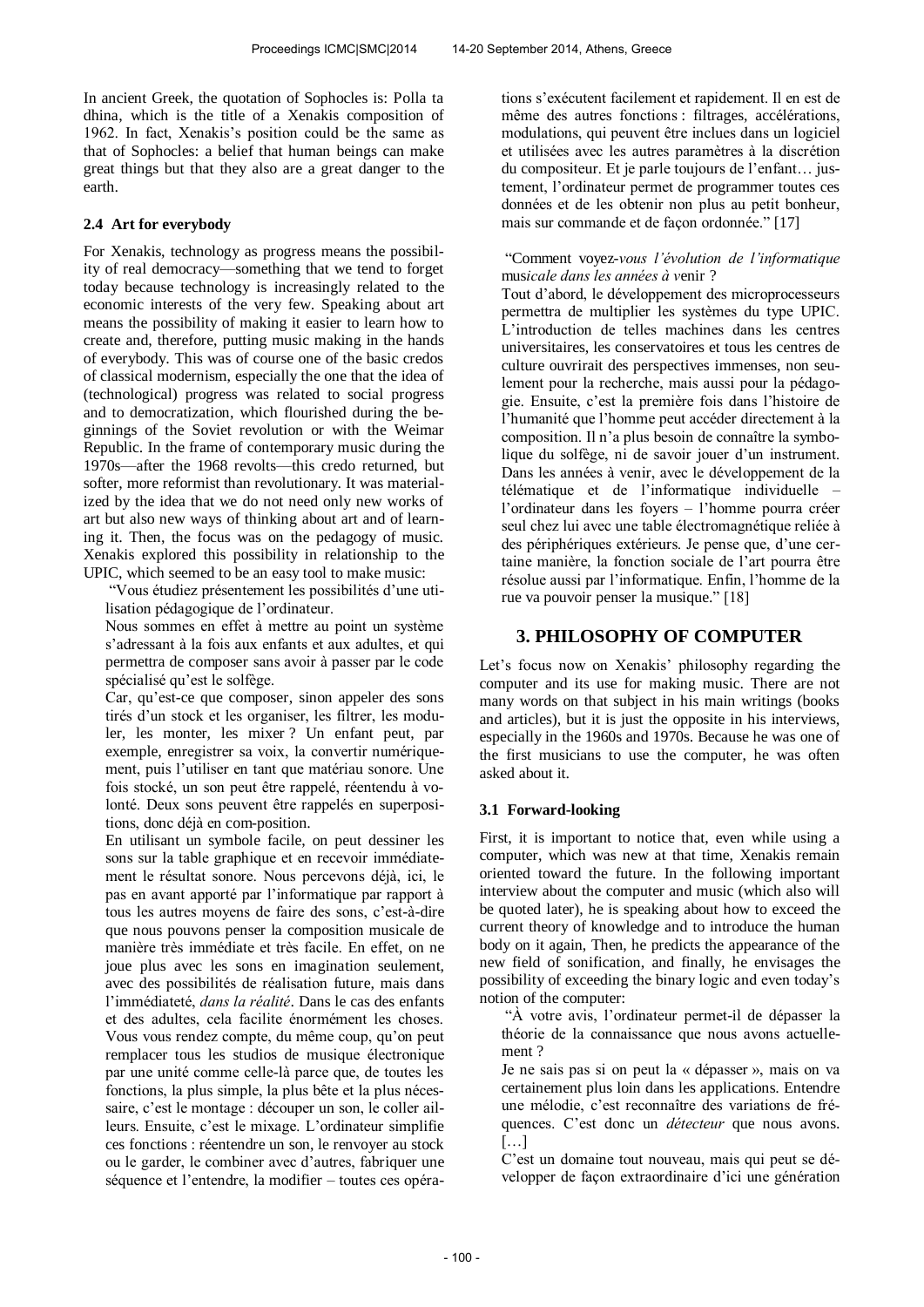ou deux, car la technologie permettra de faire ce type d'expériences : joindre tous les phénomènes, tous les périphériques de l'homme – ses mains, ses yeux, ses oreilles, sa peau.

*Au fond, réintroduire le corps dans la connaissance...* Absolument. Voici un cas où j'ai suggéré des expériences — qui d'ailleurs n'ont pas été faites, parce que les gens étaient trop paresseux. Vous prenez les courbes statistiques d'une variable quelconque : la bourse, le coût de la vie, l'inflation. Je suppose que vous voulez y reconnaître des périodicités : des influences saisonnières, par exemple. Une analyse statistique peut vous les donner. Mais si vous passez cette courbe par un convertisseur numérique analogique, vous pouvez entendre cette courbe et en reconnaître les périodicités à *l'oreille*, qui est d'ailleurs un détecteur formidable.

[…]

Est-ce que l'ordinateur peut être parfois obstacle à la *découverte* ?

Bien sûr ! Car l'ordinateur est quand même basé sur une certaine technique de la pensée : la logique binaire. Mais elle est peut-être trop limitée, ce qui veut dire que l'ordinateur tel qu'il est actuellement ne devrait pas couvrir d'une manière impérialiste tous les domaines. Une fois qu'on en est conscient, on doit être sur ses gardes.

Vous essayez de *dépasser le binaire* ?

Je ne sais pas si c'est « dépasser » le binaire. Ce serait plutôt « ne pas rester pris dans le binaire ». Voilà : rester détaché, tout en utilisant les choses.

Comment avez-vous pris vos distances vis-*à*-vis de *l'ordinateur* ?

En allant *à côté* de l'ordinateur et des mathématiques. La physique, par exemple, donne des modèles extraordinaires, mais *à côté* des mathématiques : la description de la formation des galaxies en spirale est une science qui s'est développée assez récemment, mais l'intuition était là bien avant les mathématiques.

Les mathématiques sont là pour fonder ou formuler quelque chose. Quand nous nous demandons : « Comment, à partir d'un gaz qui est amorphe, un mouvement se crée-t-il lentement, prend-il des formes, des phases déterminées ? ». Cette question ne vient pas des mathématiques. Elle est relativement récente, mais elle vient de l'intuition et de l'observation, d'une intuition observative.

C'est donc l'intuition de trouver quelque chose *à côté* des ordinateurs qui nous permet d'aller plus loin, même dans le domaine propre de l'ordinateur, c'est-àdire de créer des machines beaucoup plus riches que les ordinateurs de la structure actuelle.

*Au fond, l'ordinateur n'est qu'une étape.* 

… Comme les bateaux. Ils étaient valables jusqu'à l'arrivée des hydroglisseurs…" [17]

## **3.2 The role of intuition**

A second important element of Xenakis's philosophy about the computer is the idea that, behind the use of computer, there must be something called "intuition"; otherwise, the results will not be interesting:

**"**Vous avez fait allusion à la « justesse » de l'intuition. L'utilisation rationnelle de l'ordinateur est-elle nécessairement basée sur des intuitions ?

Oui. L'ordinateur ne peut donner que des résultats, calculer selon vos instructions. Et si vos instructions ne sont basées sur aucune intuition, vous suivez au petit bonheur une combinaison de formules, de systèmes ou de chaînes – ce qui d'ailleurs ne fait pas une *idée*.

Mais si vous avez une direction, une intuition, une « idée », comme on dit, et que vous êtes têtu, et que vous essayez, vous pouvez avoir des surprises, évidemment, comme vous pouvez, au bout d'un certain temps, en cherchant fort, tomber juste.

Il se peut aussi qu'ayant une intuition, vos méthodes ne soient pas bonnes. À supposer alors que vous changiez de méthode et que vous trouviez la bonne, c'est votre intuition initiale qui vous fera reconnaître la vraie direction.

L'intuition est un guide fondamental, aussi bien de recherche que de connaissance – et de pratique, naturellement. On ne peut séparer intuition et raisonnement. Cette dichotomie est complètement farfelue et stupide. Malheureusement, c'est un cliché qu'on a enseigné dans les écoles et qui se continue dans la vie politique et ailleurs." [17]

## **3.3 Bricolage**

Finally, recognizing the important role of intuition, Xenakis argues for the necessity of introducing what we could call "manual actions" on the results given by the computer. This is well-known among all musicologists; the actions compared the calculations (made by computer or by hand, as is the case in many pieces) and the scores. There are many differences—for instance, a precise analysis of Nomos alpha, which is one of the most calculated compositions, shows about 14% of differences [26: p. 521]. In my studies on Xenakis, I often wrote about this question [27, 28, 29, 30, 31], using the French word bricolage to characterize these manual actions. I take it in the sense of Claude Lévi-Strauss's *La pensée sauvage* [32]. He writes that bricolage is a kind of intermediate phase between the mythical (or magical) thought and the rational (scientific) one (the adjective "intermediate" must not be understood in an evolutionary sense: we can replace it with the word "mediation.")

Let's first read the interview with François Delalande (conducted in 1981), where Xenakis assumes that he is making manual actions:

"[Prenez-vous de la distance par rapport aux programmes informatiques ?]

Absolument. C'est nécessaire, ça. Il faut une certaine distance. Il y a des gens qui disent : « Voilà, j'ai fait un programme et tout ce que me donne la machine, je le prends ». Ce n'est pas possible. Parce que soidisant la machine ne se trompe pas. Elle ne se trompe pas, mais son programme, ce n'est pas la machine qui l'a donné, c'est le compositeur. Et c'est là où il se trompe quand il pense que c'est absolu. Non. Et la preuve, c'est que le résultat la plupart du temps, lorsque c'est fait comme ça, est sans intérêt parce que…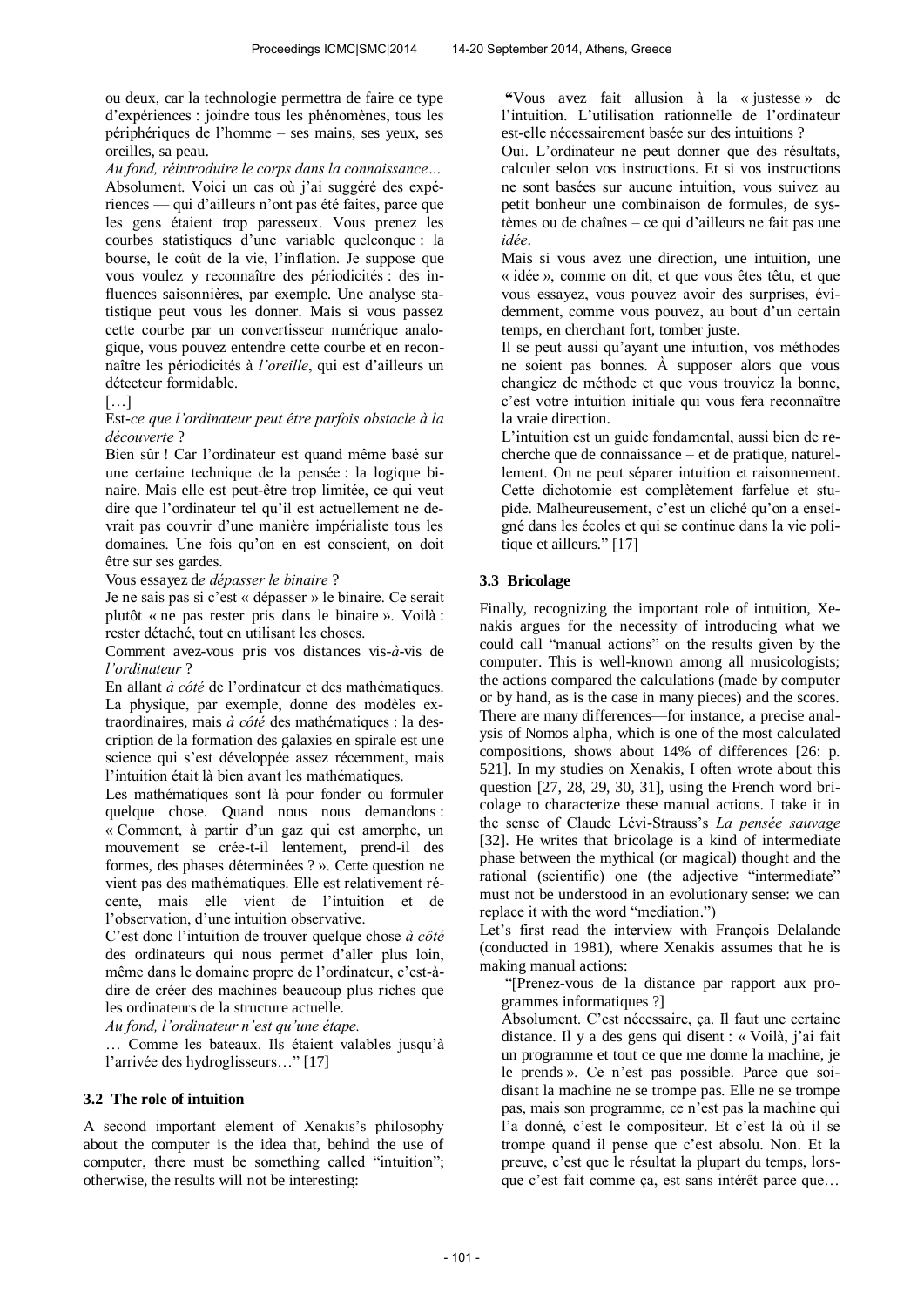par la nature même de la machine, cela ne peut pas être intéressant. Il faut un effort colossal d'imagination et d'inventivité pour pouvoir donner à la machine la vie qui lui manque." [19: 25-32]

Here is an important interview of the 1960s in which he explains clearly that he is changing the results of the machine at least for 10%, so as to adapt them:

"Pourquoi utiliser une machine à calculer ?

En 56-57, j'ai écrit Achorripsis pour orchestre : cette œuvre est une sorte de réponse à une question fondamentale que je me posais depuis longtemps, aussi bien esthétique que philosophique, à savoir : peut-on fabriquer, et y a-t-il un sens à fabriquer une œuvre contrôlée sur un plan général pas un minimum de règles de composition ? J'avais répondu à l'époque après beaucoup de temps et de recherches, d'une manière théorique, par le calcul des probabilités que j'employai donc pour une œuvre que j'intitulai Achorripsis. Tout de suite, il m'est apparu, puisque cette chose était totalement résolue par le calcul, qu'il serait possible de faire tourner une machine qui calculerait à ma place. Quel est l'intérêt de la machine ? C'est d'abord d'objectiver la thèse. Puis c'est d'explorer facilement des parties qui seraient difficiles ou impossibles à la main pour ce qui est du temps des calculs ; c'est également de tester si une pensée philosophique peut avoir un répondant sonore et être, devenir un objet intéressant du point de vue sonore. Enfin, l'intérêt est de créer une forme de composition qui n'est plus l'objet en soi mais une idée en soi, c'est-à-dire une famille d'œuvres possible. Voilà donc, grâce à un complexe de formules et de raisonnements logiques, les données et les nécessités qui m'ont obligé à utiliser la machine à calculer IBM 7090.

*J'ai entendu un de vos collègues expliquer votre processus de composition. D'après lui, vous donnez à la machine des éléments (ce que vous appelez un pro*gramme), la machine vous donne toutes les possibili*tés de combinaisons et vous choisissez, parmi elles, pour écrire définitivement votre œuvre.* 

Ce n'est pas ça, car alors, cela n'aurait aucun sens. Non, il faut (l'intérêt étant d'atteindre un but en astreignant la pensée à la rigueur du problème) pouvoir produire l'édifice, produire une structure abstraite de formules et de raisonnements qui, habillée en musique par les sons, soit intéressante jusqu'au bout. Voilà le pari. Que cette « chose » soit d'abord une chose originale, c'est-à-dire sans précédent, et qu'elle soit intéressante. Une chose nouvelle est toujours intéressante puisqu'elle est nouvelle, mais elle peut être profondément ou superficiellement originale. À la machine, je fournis donc un réseau très précis, très serré de formules et de raisonnements, toute une chaîne, c'est ce qui constitue en effet le programme. Puis, on lui fixe les données d'entrée, que vous fournissez à une sorte de « boîte noire ». Elle fonctionne et vous sort des résultats. Vous changez les données d'entrée, vous faites fonctionner : les résultats sont différents. La latitude de ces données d'entrée peut être très grande ou très faible, cela dépend de vous. Il y a donc un choix arbitraire de départ, mais la structure, elle, ne change pas, la structure abstraite. Donc, de ce point de vue là, il y a un mélange d'apriorisme, et de choix arbitraire : les apriorismes correspondent au programme et le choix arbitraire correspond au choix particulier des données d'entrée. Cette machinerie, cette horlogerie stochastique probabiliste que j'ai faite, par exemple pour cette famille d'œuvres, c'est vraiment une espèce d'horlogerie mentale imaginaire qui peut donner soit des œuvres pour un instrument soliste, soit des œuvres pour le chant, soit des œuvres pour tout un orchestre, ou, comme je l'ai fait pour *Stratégie*, pour deux orchestres. Vous avez une grande latitude de choix. Vous pouvez utiliser n'importe quel instrument dans un intervalle très réduit ou au contraire dans toute sa richesse. Vous pouvez aussi agir sur la structure de l'œuvre par exemple en imaginant de lui donner une densité plus ou moins grande, une densité physique (beaucoup de notes ou peu de notes), en décidant de la répartition de ces notes, de leur teinte, leurs couleurs dans telle classe de sensibilité ensuite dans l'évolution globale, dans la forme. Il y a toutes sortes d'actions, mais il faut bien sûr entrer alors dans l'horlogerie même pour comprendre quelles sont toutes les latitudes données : ce langage des machines est universel, mais j'avoue qu'il nécessite un savoir que les musiciens ne possèdent généralement pas.

#### *À la sortie de la boîte noire?*

Je fignole à la main le matériau reçu en suivant exactement le même principe théorique qui règne dans la boîte noire ; c'est-à-dire que je fais une boîte vivante, qui est en quelque sorte collée à la sortie de la boîte principale. J'ai environ 10% des décisions qui m'appartiennent encore à la sortie, sauf pour *Atrée* où, voulant marier les deux modes de composition, je me suis permis une intervention beaucoup plus grande à la sortie.

*Il n'y a pas d'œuvres que vous donnez brutes à leur* sortie de la machine IBM ?

Non, car il faut quand même passer par le décodage, la transcription en notation traditionnelle pour l'orchestre. De plus, la machine donne souvent des solutions injouables sur le plan pratique.

*Si vous disposiez d'une machine imaginaire idéale et* merveilleuse, prendriez-vous brut tout le travail *qu'elle ferait?* 

Si le résultat final était intéressant, je conserverais le tout ; mais il faut avoir un résultat intéressant, c'est-àdire obtenir une espèce de kaléidoscope mental, stochastique si vous voulez, qui soit partout valable et dans tous les cas ; alors, avoir un tel objet devient merveilleux du point de vue abstrait, spéculation tout à fait abstraite comparable au pouvoir de fabriquer un être vivant tout à fait original, mais vivable et vivant dans toutes les circonstances de la vie." [12]

With the following third and last interview, Xenakis also is answering the question of how he can imagine the calculation's results.

**"Est-ce que pour vous, ce qui sort d'un traitement en** machine est un pro*duit achevé* ?

Ah ! c'est une question complexe. En principe, le programme qui représente une composition musicale formalisée doit être suffisamment bien fait et intéres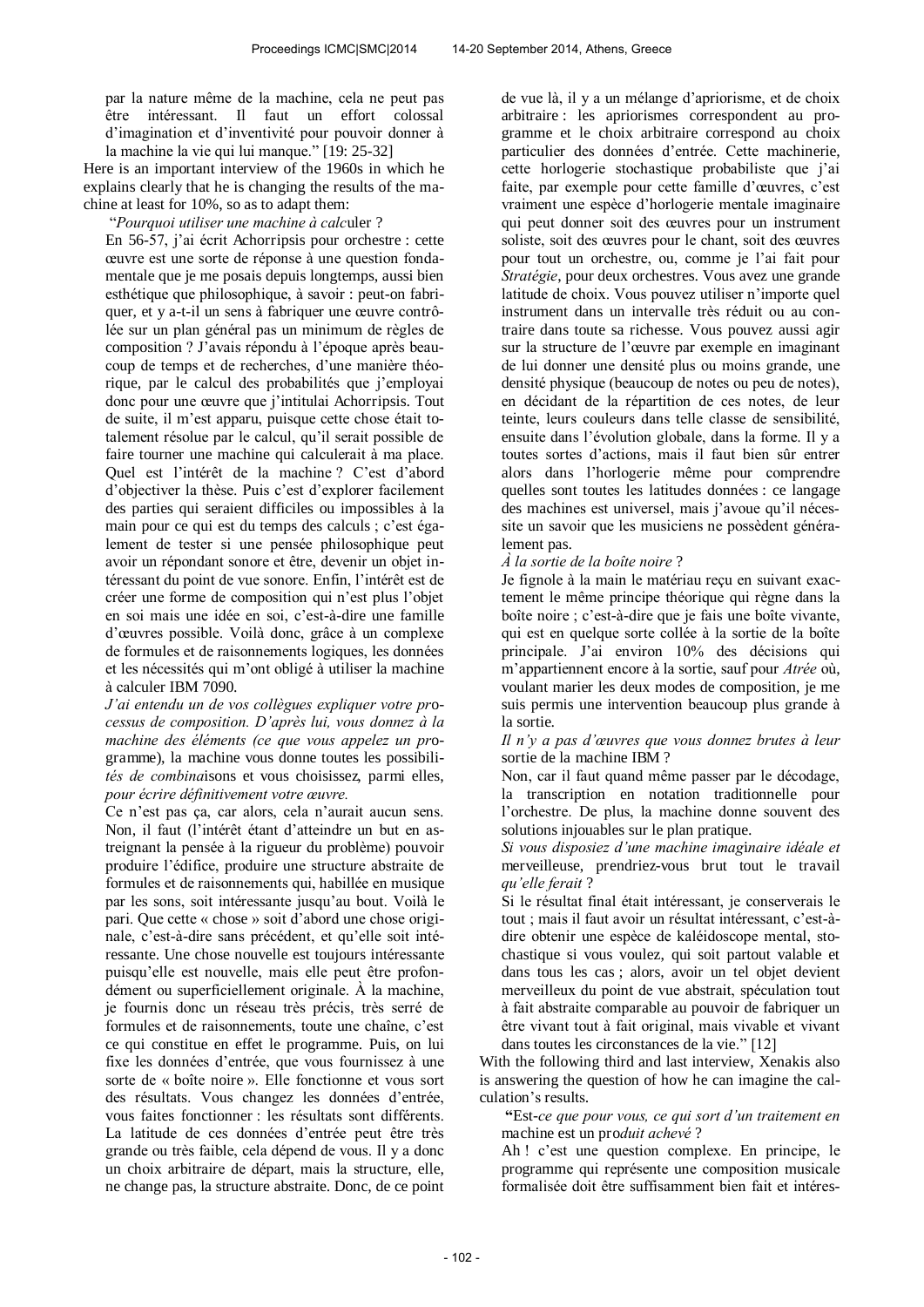sant pour que le résultat soit valable ; parfois si, dans des détails, il n'est pas valable, on peut le corriger, le rectifier à la main ; mais si, en général, il donne des résultats vraiment sans intérêt, eh bien il faut le balancer par la fenêtre : c'est qu'il y a une erreur, non pas dans l'écriture du programme puisqu'il donne un résultat, mais dans la conception même du programme. Cela pose un problème : pourquoi ce vice de composition, et comment ? C'est là que le compositeur actuel est obligé de pouvoir prédire ce qui va se produire dans tous les cas et de former une chose abstraite, même s'il n'a pas la possibilité d'intervenir, parce que ça coûte trop cher, et puis parce que c'est ça le jeu, c'est de pouvoir créer une chose qui soit sans retour, c'est-à-dire qui soit bonne. Les corrections doivent être faites avant de lancer le programme ; toutes les corrections sont décidées par l'imagination.

Mais vous a*vez une représentation sonore de l'œuvre* qui va sortir du traitement machine ?

Ce n'est pas une représentation sonore d'une composition particulière, mais c'est une représentation sonore de beaucoup de compositions qui devra exister, puisqu'un programme, s'il ne fait qu'une seule composition, ne vaut pas la peine d'être écrit ! Ce qu'il est intéressant de faire, c'est un programme qui, en changeant des données d'entrée, vous produise une famille d'œuvres. Il faut prévoir dans ce cas-là non pas une seule œuvre mais toute une famille." [16]

# **4. CONCLUSIONS**

In this article, we have quoted some historical interviews in which Xenakis develops his views on technology: technology and progress; technique as a tool; the dangers of technology; art for everybody thanks to technology; forward-looking views on the computer; the role of intuition; and, finally, computer and manual actions (bricolage). As noted earlier, in his writings, Xenakis tends to present applications of technology, but in his interviews, he is more eloquent about his philosophy of technology.

## **5. REFERENCES**

- [1] I. Xenakis, Arts/Sciences. Alliages. Tournai: Casterman, 1979. English version: Arts/Sciences. Alloys, translated by Sharon Kanach, Stuyvesant NY, Pendragon Press, 1985.
- [2] B. A. Varga, Conversations with Iannis Xenakis, London: Faber and Faber, 1996.
- [3] M. Solomos, "Xenakis first composition in musique concrète: Diamorphoses", in D. Exarchos (ed.), Proceedings of the Xenakis International Symposium, London 1-3 April 2011, www.gold.ac.uk/ccmc/xenakis-internationalsymposium/programme.
- [4] I. Xenakis, Musiques formelles, Paris: Stock, 1981.
- [5] P. Hoffmann, Music Out of Nothing? A Rigorous Approach to Algorithmic Composition by Iannis

Xenakis, Ph.D., Berlin, Technischen Universtät Berlin, 2009.

- [6] A. Di Scipio, "Formalisation and intuition in Analogique A/B (1958-59)", in A. Georgaki, M. Solomos (ed.), Proceedings of the International Symposium Iannis Xenakis, Athens: University of Athens, 2005, pp. 95-108 (http://www.iannisxenakis.org/fxe/actus/symposium.html.)
- [7] A. Di Scipio, "The notion of synthesis in Xenakis's music", in R. Paland, C. von Blumröder (ed.), Iannis Xenakis: Das elektroakustische Werk. Internationales Symposion Musikwissenschaftliches Institut der Universität zu Köln, Vienna: Verlag der Apfel, 2009, pp. 64-80.
- [8] J.S. Grintsch, "Random Control. Xenakis and early mainframe computers", in R. Paland, C. von Blumröder (ed.), Iannis Xenakis: Das elektroakustische Werk. Internationales Symposion Musikwissenschaftliches Institut der Universität zu Köln, Vienna: Verlag der Apfel, 2009, pp. 54-63.
- [9] M. Hamman, "On technology and Art: Xenakis at Work", in Journal of New Music Research vol. 33 n° 2, 2004, pp. 115-124.
- [10] J. Harley, "Computationnal Approaches to Composition of Notated Instrumental Music: Xenakis and the Other Pioneers", in R. T. Dean (ed.), The Oxford Handbook of Computer Music, Oxford: Oxford University Press, 2009, pp. 116-123.
- [11] C. Roads, Microsound, Cambridge (Massachussetts): MIT, 2001.
- [12] M. Bois, Xenakis. Musicien d'avant-garde, Paris: Boosey & Hawkes, Bulletin d'information n°23, 1966, pp. 2-22.
- [13] J. Bourgeois, Entretiens avec Iannis Xenakis, Paris: Boosey and Hawkes, 1969, 40 p.
- [14] G. Pilichos, "Ιάννης Ξενάκης", *Τά Νέα*, 3 March 1973 (also in G. Pilichos, Δέκα σύγχρονοι Έλληνες, Athens: Asterias, 1974, pp. 41-57.
- [15] "Témoignage d'un créateur", in Pensée et création, Paris, 1968, pp. 78-83.
- [16] P. Darras, "Musique & programmation", ITC *Actualités* 2 (Ingénieurs, Techniciens et Cadres, revue mensuelle du parti communiste français, 1970, pp. 55-58.
- [17] J.M. Leclerc, Y. Bertrand, "L'ordinateur, instrument du XXème siècle", *Pédagogiques* vol. 2 n°2, Université de Montréal, 1977, pp. 13-17.
- [18] "Science et société. L'informatique musicale", Pour la science, 1982, pp 10-11.
- [19] F. Delalande, *"Il faut être constamment un immigré". Entretiens avec Xenakis*, Paris: Buchet-Chastel/INA-GRM, 1997.